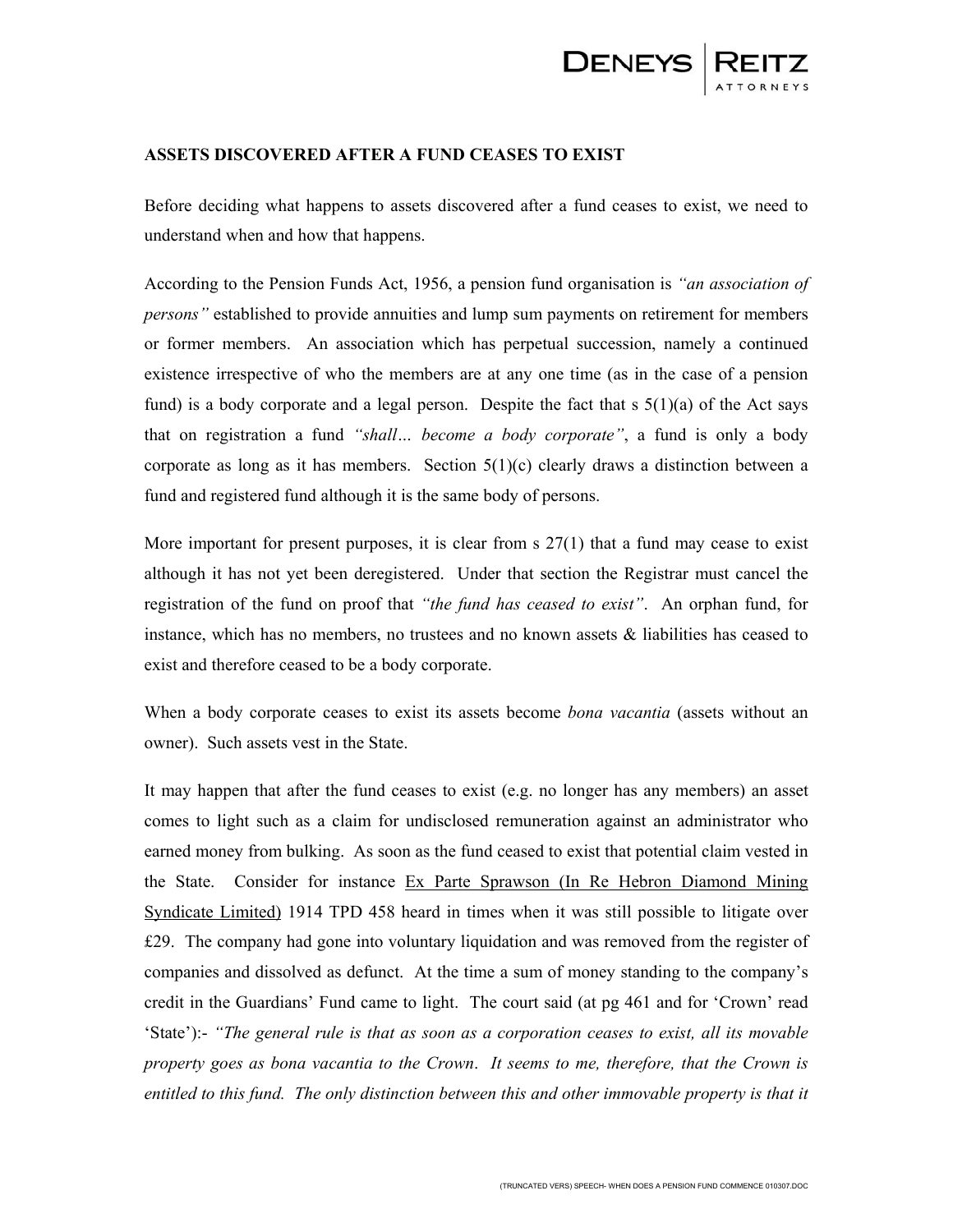

*is a right of action, as distinguished from actual chattels; and I do not think that makes any difference. Therefore I think that the property has passed as bona vacantia to the Crown. That renders it necessary to approach the Crown and ascertain whether they have any claim to the property"*.

State assets are dealt with under the Public Finance Management Act, 1999. According to the latest Treasury Regulations (May 2002: Government Notice R740: Reg 10.3.1): *"Where any money, property or right accrues to the state by operation of law (bona vacantia), the relevant Treasury may exercise all powers, authority and prerogatives and fulfil any obligations on behalf of the state."* 

In what manner will the Treasury exercise those powers?

Hopefully the State will adopt the pragmatic approach explained in Sanlam v Rainbow Diamonds (Pty) Ltd 1982 (4) SA 633 C. A company, Mankor (Pty) Ltd, was dissolved in 1974. Prior to dissolution, in 1971, Mankor's assets were sold to Sanlam. At the time of the sale of the assets and the liquidation, certain claims in the form of royalties payable on a diamond concession were overlooked. It was not possible to set aside the dissolution of Mankor because that had not been done within the two years provided for in the Companies Act, 1926. Sanlam therefore applied to the State for cession of the claims which had been credited to the State as *bona vacantia*. A cession agreement was concluded in terms of which the Treasury ceded the claims to the plaintiff on behalf of the State. The cession was challenged. The court held that, under s  $31(1)$  of the Exchequer & Audit Act, 1975, the Treasury was competent to approve and effect the cession.

In the Rainbow Diamonds case, a witness from the National Treasury gave evidence to the effect that the Treasury adopts the principle that the State does not wish to enrich itself at the cost of those interested in deregistered corporations and will co-operate in redistributing *bona vacantia* assets.

Thus the State will probably be willing to give the money back. But what is to be done with it?

If sufficient money is at stake, the matter could be dealt with by the establishment and registration of a new fund under the Pension Funds Act, 1956 with the object of providing